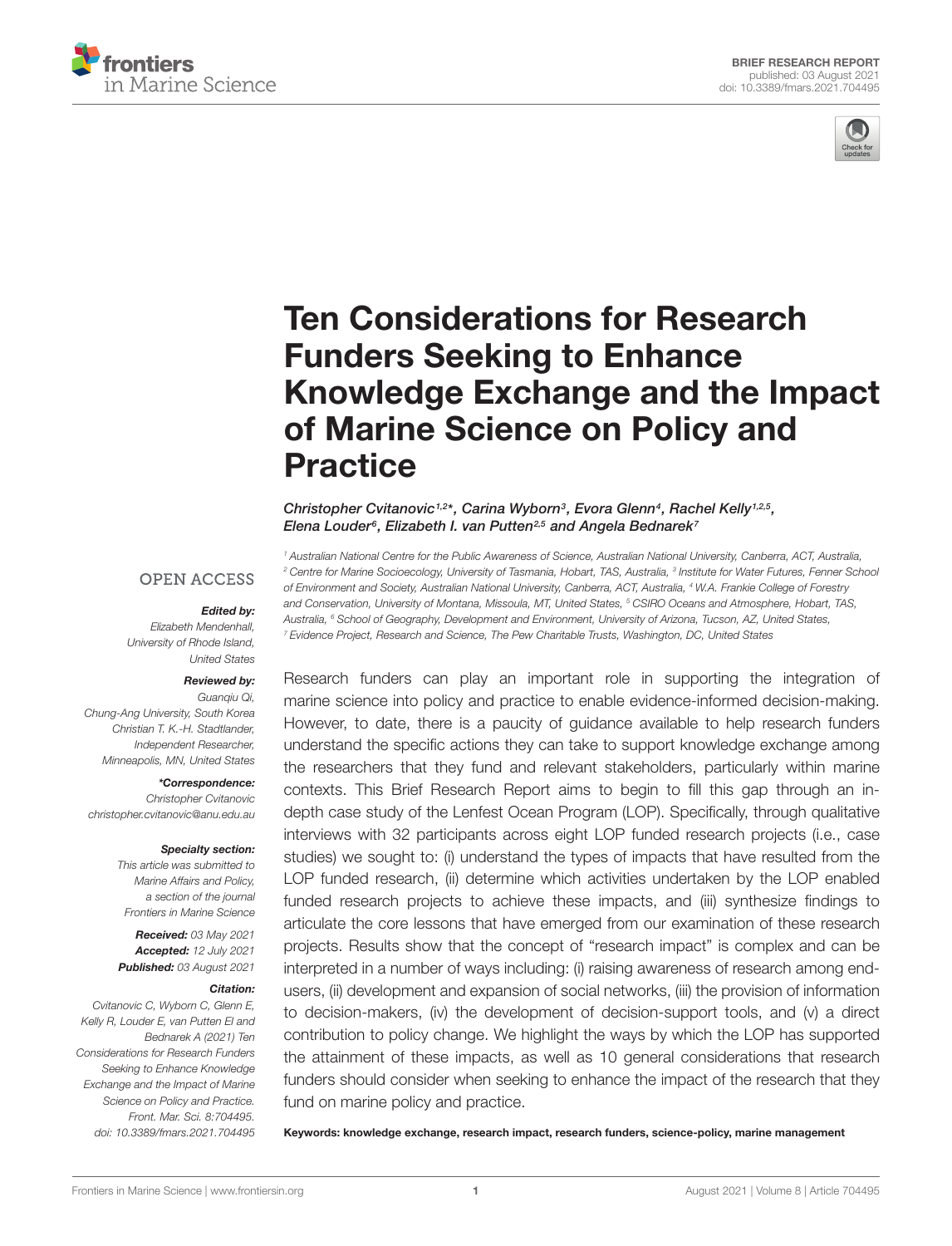# INTRODUCTION

Successfully managing coastal and marine ecosystems into the future requires the integration of marine science into policy and practice to enable evidence-informed decision-making [\(de](#page-7-0) [Jonge and Giebels,](#page-7-0) [2015\)](#page-7-0). Whilst some progress has been made in this regard (e.g., [Cvitanovic and Hobday,](#page-7-1) [2018\)](#page-7-1), significant barriers prevent the routine integration of science into decision-making processes (e.g., [Cvitanovic et al.,](#page-7-2) [2014;](#page-7-2) [Nguyen](#page-7-3) [et al.,](#page-7-3) [2019\)](#page-7-3). Overcoming these barriers requires wide-scale and transformative institutional changes by research organizations, decision-making agencies and research funders alike, to build improved capacity for knowledge exchange at the interface of marine science and policy, and the attainment of research impact (reviewed by [Cvitanovic et al.,](#page-7-4) [2015a\)](#page-7-4). That is, "the positive and demonstrable benefits that can be attributed to scientific research" for societal well-being and prosperity (following [Reed et al.,](#page-8-0) [2018,](#page-8-0) [2020\)](#page-8-1).

As a result, there has been an increased focus on understanding and identifying the institutional changes that can support a more dynamic and effective relationship between marine science, policy, and practice (e.g., [Bednarek et al.,](#page-7-5) [2015;](#page-7-5) [Jarvis et al.,](#page-7-6) [2015;](#page-7-6) [Cvitanovic et al.,](#page-7-7) [2018\)](#page-7-7). For the most part this literature has focused on understanding the ways in which research organizations and decision-making agencies can adapt to build capacity for evidence-informed decision-making. This has led to the identification and implementation of new institutional approaches and strategies for improving knowledge exchange at the interface of marine science and policy, such as the use of knowledge brokers [\(Cvitanovic et al.,](#page-7-8) [2017\)](#page-7-8), boundary organizations [\(Cvitanovic et al.,](#page-7-7) [2018\)](#page-7-7) and the mainstreaming of participatory research approaches such as those embodied by the concept of knowledge co-production [\(Norström et al.,](#page-7-9) [2020\)](#page-7-9).

In comparison, there is a paucity of information about how research funders (also commonly referred to as research donors and grant-makers) can adapt to support improved knowledge exchange at the interface of marine science and policy to enhance research impact. Indeed, evidence from the health and medical sectors suggests that research funders have a key role to play in supporting the translation of evidence into practice [\(Holmes et al.,](#page-7-10) [2012\)](#page-7-10). In terms of environmental management, this is supported by a recent study conducted by [Arnott et al.](#page-7-11) [\(2020\)](#page-7-11) who similarly showed that changes to the structure of research funding can shape scientific practices and strengthen connections between research outcomes and knowledge use by diverse stakeholders. However, to date, no empirical researched has explored how marine research funders can improve their practices to better support knowledge exchange and the translation of marine science into policy and practice.

This Brief Research Report seeks to begin to contribute to this emerging discussion via a case study of the international Lenfest Ocean Program (LOP). Operated by the US-based The Pew Charitable Trusts, the LOP funds research projects that address the needs of marine and coastal stakeholders (i.e., supporting policy-driven research) and employs boundary spanners on their team to support grantees to engage more effectively with the people most likely to use the results (i.e., enhancing capacity for

knowledge exchange and uptake), before and during projects. Specifically, we study the LOP to: (i) understand the types of impacts that have resulted from the LOP funded research, (ii) determine which activities undertaken by the LOP enabled the research projects to achieve these impacts, and (iii) synthesize findings to articulate the core lessons from these research projects. In doing so, we generate a set of key considerations for research funders seeking to fund research activities that are focused on enhancing the impact that marine science can have on policy and practice. It is important, however, to note that the lessons learned through our examination of the LOP may not be suitable across all contexts, yet serve as a starting point for future research to better understand how research funders can support the attainment of research impact.

# **METHODS**

## Case Studies

To address the aims of this project we adopted a case-study approach (for a detailed description of case-study qualitative research see [Starman,](#page-8-2) [2013\)](#page-8-2). Specifically, following guidance provided by [Flyvbjerg](#page-7-12) [\(2006\)](#page-7-12) on the importance of ensuring maximum variation from case studies to elucidate diverse perspectives and experiences of participants, we selected eight case studies (i.e., LOP funded research projects) as the basis for data collection. Case studies were selected using a rubric (or set of criteria) developed by the research team based on their experience working in the field (authors CC, CW, EG, RK, EivP) and directly with the LOP (author AB) to ensure a diversity across the following axes:

- Geographic scope (local to global);
- Ecological scale (e.g., single species versus ecosystem);
- Timelines (i.e., some projects that were completed versus some that were still ongoing);
- Diversity (in terms of project scope, participants size, type of research and mode of boundary spanning);
- (Perceived) success in having met their specified project goals or not.

The rubric was provided to the Project Managers at the LOP who then identified 14 potential projects that met the required criteria. Of these, eight projects were selected by the research team for inclusion in this study. These eight were chosen on the basis that they had the largest diversity of participants to ensure the inclusion of diverse perspectives (following [Flyvbjerg,](#page-7-12) [2006\)](#page-7-12), to avoid overlap in topic and geographic areas that were present among some of the 14 projects, and where project members (i.e., the researchers and managers who took part) were most accessible to the research team (e.g., due to logistical constraints interviews had to be undertaken in English). A list of the eight projects is provided in **[Table 1](#page-2-0)**, and a brief description of each is provided in **[Supplementary Material I](#page-7-13)**.

# Data Collection and Analysis

To assess each case study, we used qualitative semi-structured interviews. Qualitative methods were considered advantageous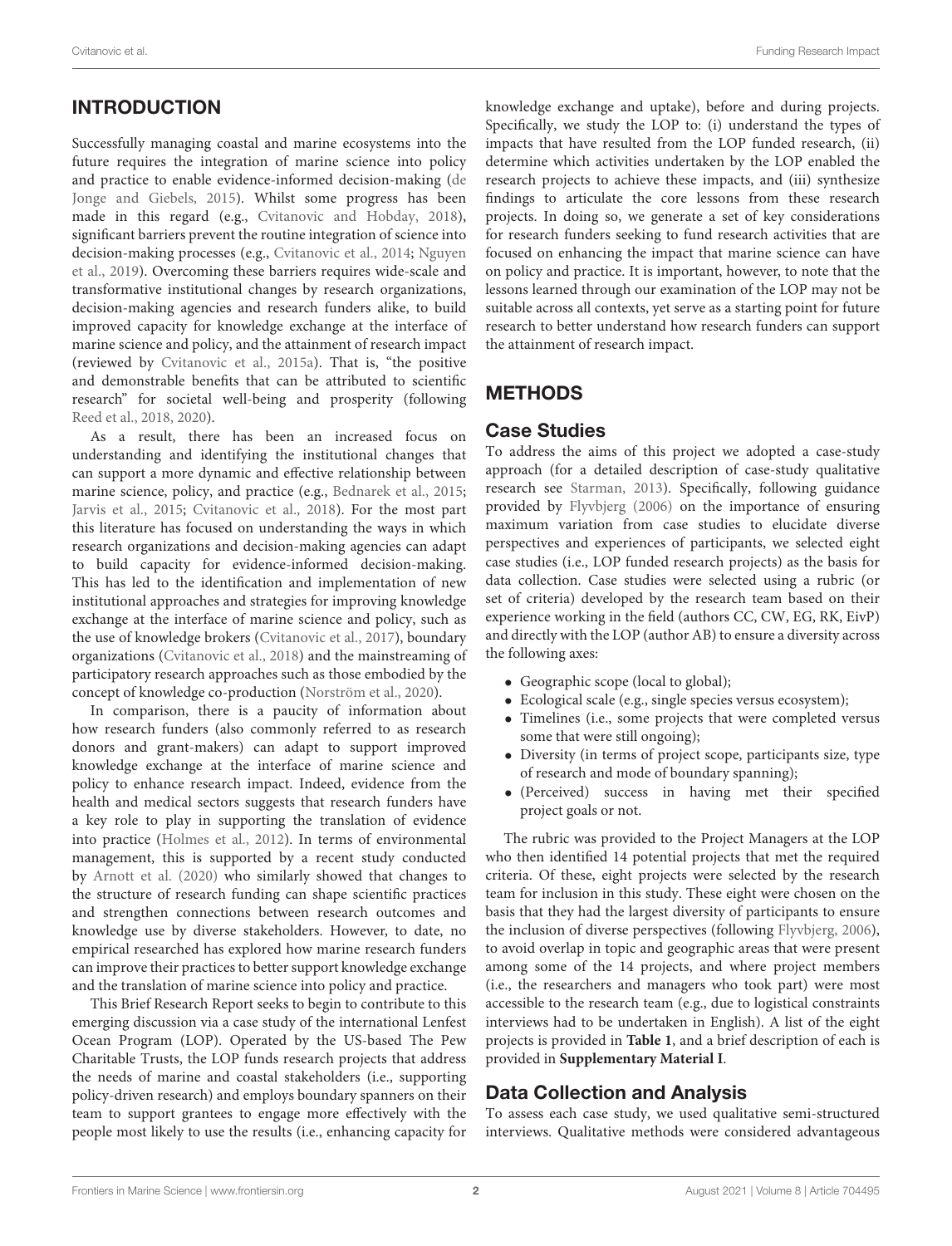| Case study number | Lenfest project title                                                                              | Years running |
|-------------------|----------------------------------------------------------------------------------------------------|---------------|
|                   | Development of diverse tools to assess marine mammal populations and bycatch                       | 2017-2020     |
| $\overline{2}$    | Ecosystem modeling for the Peruvian fishery                                                        | 2009-2011     |
| 3                 | Novel high-quality mapping of Hawaii's coral reefs                                                 | 2018-2020     |
| 4                 | Benchmarks for Ecosystem Assessment: Indicators for Practical Ecosystem-Based Fisheries Management | 2018-ongoing  |
| 5                 | Climate change and the oceanography of the North Atlantic Right Whale population                   | 2018-2020     |
| 6                 | Establishing science-based shark catch limits                                                      | 2007-2008     |
|                   | Quantifying the relationship of Northern Fur Seals, Pollock and climate change in Alaska           | 2018-ongoing  |
| 8                 | Identifying high-risk fisheries for sea turtle bycatch                                             | 2013-2015     |

<span id="page-2-0"></span>TABLE 1 | Overview of the 8 case studies that formed the basis of our study.

For detailed descriptions please see [Supplementary Material I](#page-7-13).

over quantitative methods for this research as they allowed us to gain in-depth understanding of the perceptions and experiences of project participants [\(Hay,](#page-7-14) [2010;](#page-7-14) [Bryman,](#page-7-15) [2012\)](#page-7-15). Further, qualitative research approaches have previously proven an effective approach for identifying key learnings from efforts aimed at improving the relationship between science, policy, and practice (e.g., [Reed et al.,](#page-8-3) [2014;](#page-8-3) [Cvitanovic et al.,](#page-7-16) [2016,](#page-7-16) [Cvitanovic](#page-7-17) [et al.,](#page-7-17) [2021;](#page-7-17) [Marshall et al.,](#page-7-18) [2017;](#page-7-18) [Wyborn et al.,](#page-8-4) [2018\)](#page-8-4).

The interviews were designed to focus on understanding the processes and practices of collaboration between scientists and management partners within the eight selected LOP projects. Thus, interview questions focused on understanding how these collaborations emerged, the goals and objectives of the collaboration, the different stages in the development and implementation of the collaborations, the role of the LOP grant making program in supporting project activities, the challenges and opportunities the project faced, and the types of outcomes they have achieved. The interview questions were informed by a previous qualitative analysis of science-policy evaluation frameworks (see [Louder](#page-7-19) [et al.,](#page-7-19) [2021\)](#page-7-19). For consistency among interviews, each was conducted following an interview guide which can be found in **[Supplementary Material II](#page-7-13)**. All interviews were undertaken in accordance with Human Research Ethics approval (Australian National University Human Ethics Committee reference 2019/514).

For each project, relevant scientists (i.e., researchers funded directly by the LOP within each case study) and resource managers (i.e., those that were identified by the LOP as being relevant end-users of the funded research) were contacted via email and invited to participate. LOP directly funds external researchers through grants to support their projects, so these grantees were the first point of contact for each case study. While many people agreed to participate, several declined for reasons relating to: (i) insufficient time to participate, (ii) language barriers and (iii) their involvement in the projects was so minor that they felt they could not provide meaningful insights. In total, across the eight projects, 52 people were invited to participate in this study, and interviews were undertaken with 32 participants—22 of whom were scientists and 10 managers. All interviews were digitally recorded, professionally transcribed to ensure their accuracy, and then coded using the software NVIVO. Coding was done to identify pertinent themes within

and across interviews based on anticipated themes that have emerged from the literature on science-policy collaborative processes and also by employing aspects of Grounded Theory to allow for analysis of themes that the literature may not have previously addressed [\(Glaser and Strauss,](#page-7-20) [1967;](#page-7-20) [Rubin and Rubin,](#page-8-5) [2005;](#page-8-5) [Charmaz,](#page-7-21) [2008\)](#page-7-21). In doing so, each individual interview was coded against a set of descriptors designed to identify emergent themes and to capture the key elements of these themes (e.g., following [Blythe and Cvitanovic,](#page-7-22) [2020\)](#page-7-22). Coded responses were then analyzed to identify the nuanced similarities and differences between interviewee's perceptions and experiences, refining our understanding.

### Methodological Limitations

In interpreting our results, it is important to also consider some challenges we experienced and thus identify potential limitations of the study. For example, we were unable to ensure strong participation from managers (i.e., end-users) for each project. For four of the eight projects, no managers agreed to take part (and for two of these projects, no managers were identified by the project leads for interview, thus there was no-one to invite to participate), and in all projects, the number of scientists interviewed were either greater than, or equal to, the numbers of managers that took part. Thus, the results presented here are overwhelmingly the perspectives of scientists involved in the case studies. This, in combination with the context specificity of each project, suggests that the insights shared in this report should not be viewed as generalizable to all boundary spanning contexts, but rather as observations that we have made based on what has been learned through the case study analysis. It is also important to keep in mind that by examining primarily the perspectives of participating scientists, this analysis does not represent the diversity of participant perspectives that we initially intended and shares limited insights into how collaborative processes work and can be better supported.

# RESULTS AND DISCUSSION

## Types and Range of Impacts

Academics, practitioners, and research funders are increasingly seeking to understand and evaluate the impact of research. That is, "the positive and demonstrable benefits that can be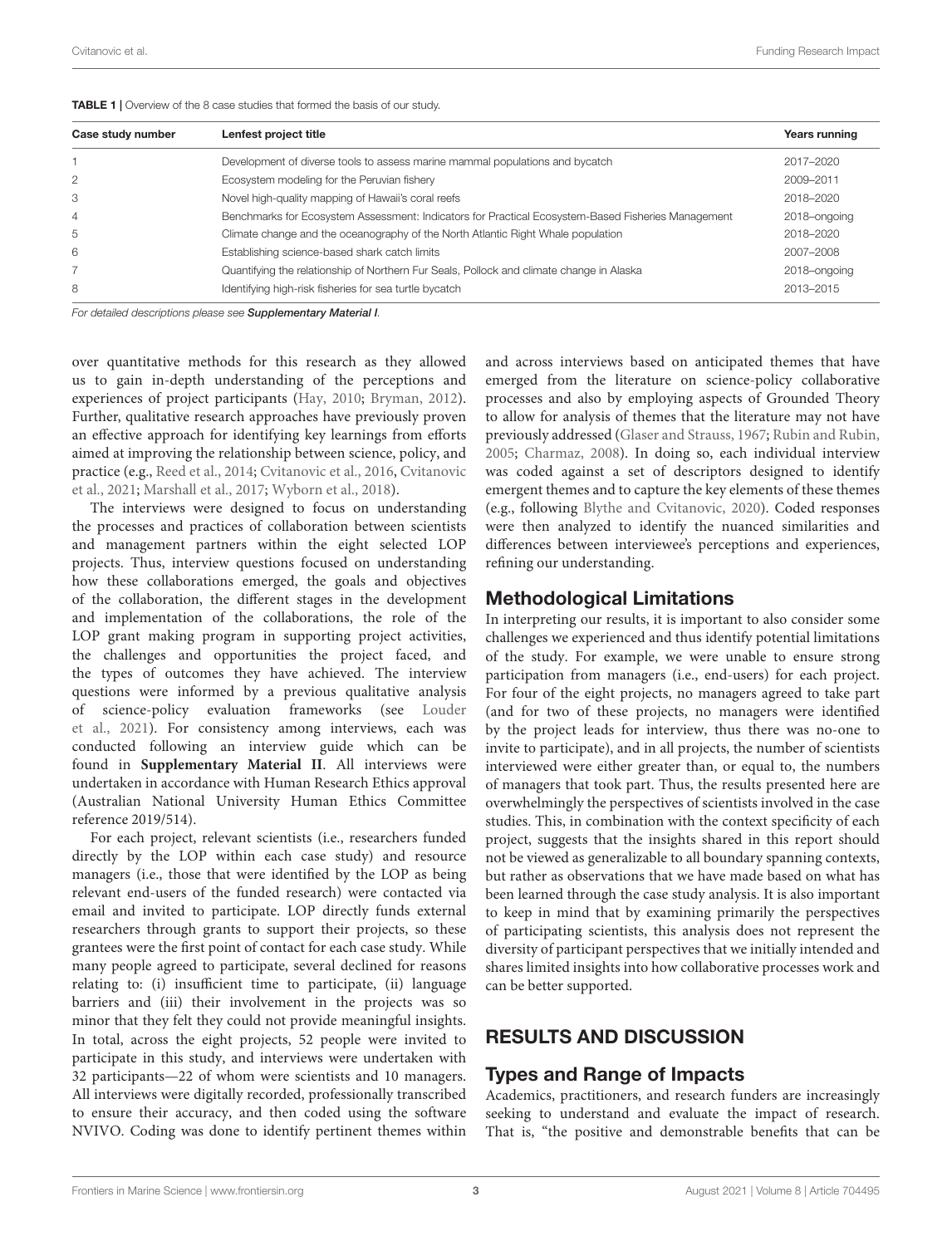attributed to scientific research" for the benefit of society (following [Reed et al.,](#page-8-0) [2018,](#page-8-0) [2020\)](#page-8-1). Especially in the context of complex environmental challenges, which characterize contemporary marine socio-ecological systems [\(Nash et al.,](#page-7-23) [2017,](#page-7-23) [2020\)](#page-7-24), researchers are expected not only to advance scientific knowledge, but to demonstrably contribute to solving societal, environmental, or economic problems [\(Lubchecno,](#page-7-25) [1998;](#page-7-25) [Cvitanovic et al.,](#page-7-26) [2015b\)](#page-7-26). However, current conceptualizations of research impact are largely instrumental and fail to recognize the full diversity of forms that impacts can take across the spectrum of activities that encompass the "science-policy interface" [\(Molas-Gallart et al.,](#page-7-27) [2000;](#page-7-27) [Fazey et al.,](#page-7-28) [2014;](#page-7-28) [Reed et al.,](#page-8-0) [2018;](#page-8-0) [Wyborn et al.,](#page-8-4) [2018\)](#page-8-4). Moving beyond such definitions is critical - both to develop indicators that can monitor and evaluate research impact, as well as guide impact planning activities to maximize the value that science can have on policy and management [\(Reed et al.,](#page-8-1) [2020\)](#page-8-1).

Results of our study reinforce that "impact" is a complex concept and can be interpreted in a wide variety of ways. Five forms of impact arise from our data analysis: (i) raising awareness of research among end-users, (ii) development and expansion of social networks, (iii) provision of information to decision-makers, (iv) development of decision-support tools, and (v) an actual contribution to policy change. It is important to note that all of the impacts reported here tend to be on the "input side" of a decision-making process (i.e., knowledge into action), which is perhaps unsurprising given the overarching framing of LOP's impact agenda as "informing decisions" through promoting open dialogue with end-users, and contributing to science (**[Supplementary Material I](#page-7-13)**) and that the interview information was mostly obtained from scientists.

When considering "impact," participants from all case studies also spoke about producing, or being close to finalizing, one or more peer-reviewed publications. This, again, may be somewhat expected for a funding organization that seeks to support scientific research. However, the analysis of interview data also showed that publications alone are insufficient to support decision-making, and in and of themselves, publications do not constitute a direct impact on policy or practice. Thus, in combination, our results highlight the importance of broadening current conceptualizations of research impact beyond the typical mantra of "impacts on policy" or publications, to better reflect the full suite of impacts that can occur through research projects that can improve decision-making capacities. Our results also highlight the need to develop more nuanced indicators to monitor, measure and evidence research impact (e.g., [Maag et al.,](#page-7-29) [2018\)](#page-7-29).

# Activities Undertaken by the Lenfest Oceans Program to Support Impact Attainment

In this section we focus on "boundary spanning" activities undertaken by LOP, and the ways in which they supported the pursuit of case study goals. We define boundary spanning as "work to enable exchange between the production and use of knowledge to support evidence-informed decision making in a specific context," while boundary spanners are the "individuals or organizations that specifically and actively facilitate this process" (following [Bednarek](#page-7-30) [et al.,](#page-7-30) [2018\)](#page-7-30). In defining boundary spanning this way, it is important to note that the term is not characterized by any single function or role, but rather, encompasses a broad suite of activities that can be performed by individuals, teams, or entire organizations (as reviewed by [Posner and Cvitanovic,](#page-7-31) [2019\)](#page-7-31).

Within the present study, data analysis revealed four key boundary spanning activities undertaken by LOP to support impact attainment within the case studies: (i) support for framing and designing projects; (ii) funding synthesis research; (iii) funding expert workshops, and (iv) facilitating communication and outreach. Within each of these themes, specific activities undertaken by LOP also emerged.

Of these activities, participants particularly appreciated the flexibility of LOPs funding model and project structure, allowing adjustments through project evolution (i.e., to respond to emergent opportunities such as engagement with a new stakeholder). For example, the Hawaii Reefs project (see project 3 in **[Supplementary Material I](#page-7-13)**) provides an apt example of the value of flexible project structure, after a severe warming event occurred during the project implementation. The LOP swiftly approved a shift in direction in the project that enabled the grantees to help monitor the impacts of this event and provide additional scientific support to local decision-makers who were tasked with developing a suitable response.

"Project check-ins," logistical support, and communication/outreach support were the other most commonly mentioned activities that participants valued. For example, project check-ins were considered an important pathway for real-time knowledge exchange among grantee's and Lenfest staff, particularly in relation to forward planning of research and engagement activities, and to identify strategies to mitigate potential project challenges. Communication and outreach support was valued as it enabled grantees to share and discuss their results with relevant end-users, many of whom were unknown to the grantee. In some case studies, communication and outreach support provided by Lenfest staff help the researchers to establish a direct relationship with end-users that sustained beyond the life of the project.

# Key Lessons for Research Funders

Looking across our eight case studies, 10 key lessons emerged for how research funders can better support research impact throughout the projects they fund (summarized in **[Figure 1](#page-4-0)**). In this section we outline these 10 lessons, and their key components as derived through data analysis:

1. Project leadership is critical. Choose project leaders for their leadership skills, not just their technical expertise. Desirable qualities include empathy and an ability to work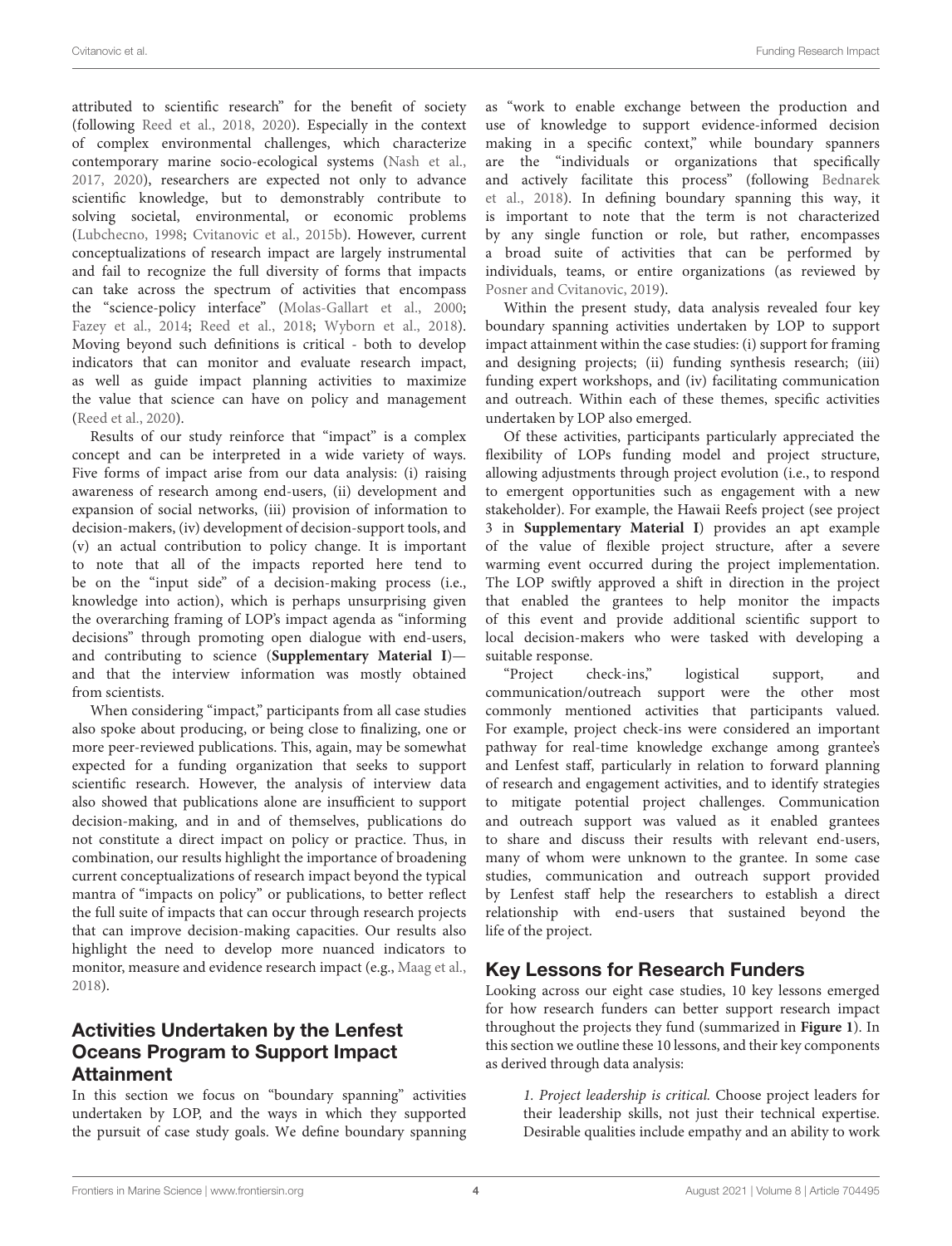

<span id="page-4-0"></span>across different academic and technical domains, to be able to communicate technical concepts to a diversity of audiences. Leaders who have existing networks with stakeholders in the relevant topic domain can enable a project to move quickly. In one project, a participant described how in their view, 'the key thing that stands out for me. . ..ten years later. . ..is the leadership of the project. . ..the vision, and ability to get the right people in the room to make that happen. . ..it would not have happened without strong leadership.' Projects where grantees are already well connected to the decision-making context may provide opportunities to support impactful work that requires less project management engagement than other projects, as reflected by this study participants: 'This is my home state and I [the project leader] know everybody. . ..[our] project has been really smooth because everybody knows everybody. Faster, cheaper, the whole thing. It's more efficient'

2. Fund teams, not individuals. Working across science, policy, and practice is challenging, requires considerable time, and a diverse set of skills. Even the most experienced individual will struggle if they are solely responsible for leading the science and the engagement and outreach. One project participant explained ". There was so much work to be done, from lab work, to the data analysis, to the deliverables. I needed a team of people." Thus, emphasis should be on funding teams of researchers and ensuring that teams have diverse and complimentary skill

sets. Within larger and more complex projects, consider funding a specific position, within the team, to facilitate knowledge exchange and boundary work (i.e., a knowledge broker, as described in [Cvitanovic et al.,](#page-7-8) [2017\)](#page-7-8).

3. Fund and facilitate knowledge exchange. Consider funding key partner representatives from management organizations to support their direct engagement with researchers and enable their full participation in the project (i.e., funding for travel to attend meetings and workshops). Also consider developing projects that would encompass a stronger emphasis on knowledge exchange between scientists and managers throughout the entire life of a project, not just at the beginning (i.e., project scoping) or the end (i.e., delivery of final outputs). This could be achieved, for example, by providing funding for research partners to be "embedded" for a period of time within the relevant management agency (for a detailed overview of embedding see [Roux et al.,](#page-8-6) [2019\)](#page-8-6). Further, throughout the process funders should organize and facilitate small meetings between project team members and relevant end-users to discuss the project, its implications, and how greater alignment between project outcomes/outputs and end-user needs can be achieved. Several interviewees spoke to the benefit of these in-person meetings, with one describing "It is so much easier when people are in the same room. I felt like people also became more comfortable with each other. I think there will be a lot more interaction."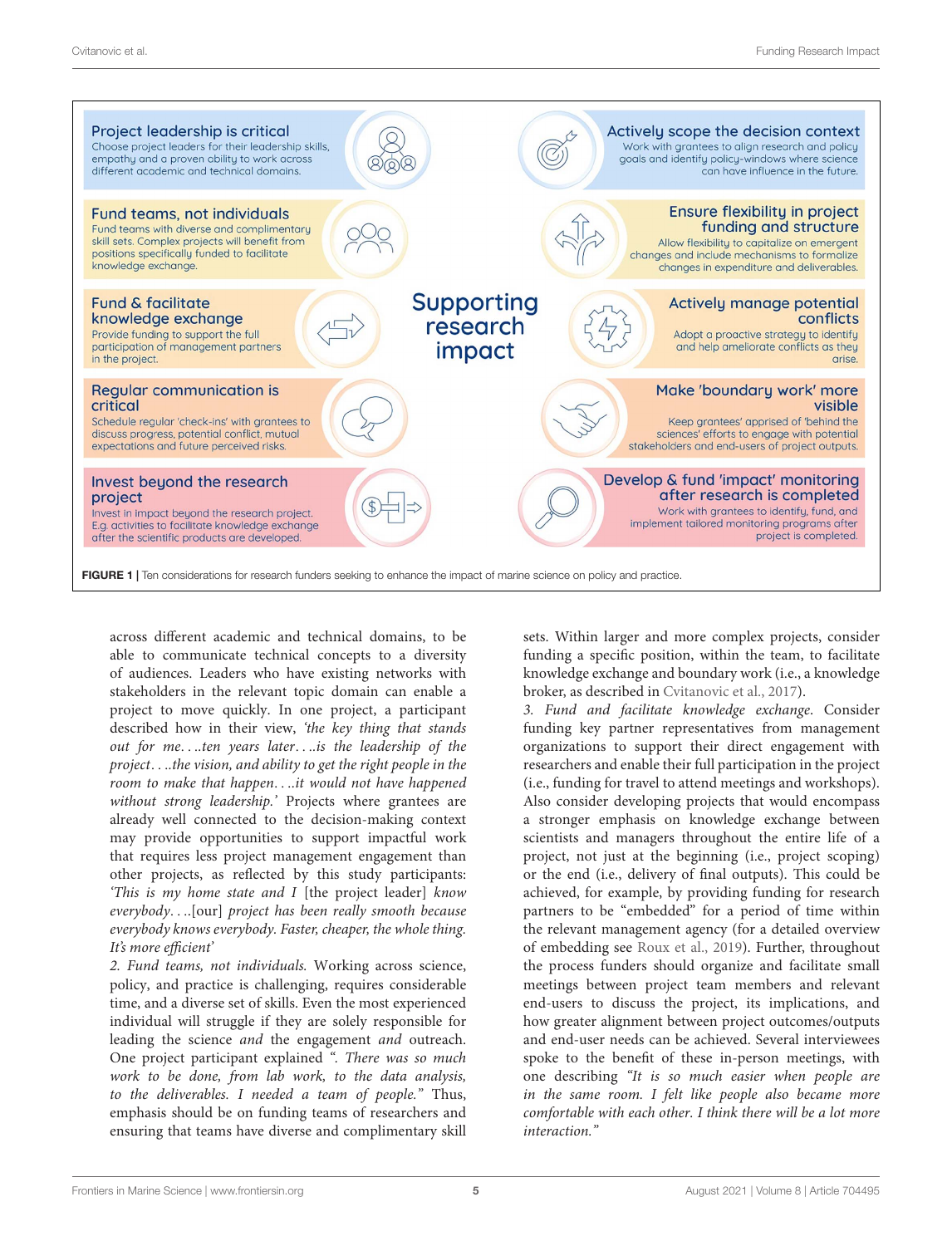4. "Check-ins" are critical, and well regarded. Across several case studies included in this project, one of the key lessons learned related to the importance and value of regular "check-ins" between the project team and the funders. These "check-ins" were reported as best conducted verbally (i.e., via a zoom call or face-to-face) and regularly (every 3–4 months). A participant from a project that engaged in frequent check-ins commented: "They [Lenfest] give us a checkin every three months...it's useful because if we've been scattered it helps us get together and put the story together in a cohesive way." A participant from an older project emphasized that more frequent, indepth check-ins could have been a stronger support to the project. While the check-ins should provide an opportunity to catch-up and discuss progress to date, it is also important that they provide opportunity for discussion about next steps, expectations (i.e., where the funder could contribute, such as upcoming engagement opportunities), and to identify and brainstorm mitigation strategies for any perceived risks to the project moving forward.

5. Invest beyond the research project. It is well recognized that producing science alone is insufficient to facilitate its impact. Thus, efforts to invest in impact beyond the research project should be both temporal (i.e., funding beyond the life of the initial project) and programmatic (i.e., the types of activities that will be invested in). A range of opportunities to do this emerged from the analysis of our case studies including: funding a specific phase to facilitate knowledge exchange with end-users in diverse contexts after the scientific products are developed; funding to support "tool uptake" and refinement once decision-support tools have been developed; training, workshops, webinars with management to build capacity to use decision-support tools once developed; provide funding to support the participation of management partners in research, and in the immediate time after while they are learning to use project outcomes. One project participant described the need for this kind of support, saying "If we don't have a good way to install these products in our processes, it might end up that we don't use them as well as we could. I'm not sure how It has been designed, but I hope that there are going to be workshops or videoconference, or a guideline, a manual, or someone you can call and ask again how this works. Support, a support system, something like that. That would be great."

6. Actively scope the decision context. A key feature of the LOP process is the ways by which the LOP case managers work to scope the decision-making context before the project commences. This includes, for example, engaging with decision-makers or policy processes to understand when decisions are being made, what type of information or research is needed to help support informed decision-making, where there might be areas where decision-makers would benefit from a synthesis of

existing or available knowledge, which organizations or researchers are working on a particular issue and how that can be leveraged to support decision-making. This scoping work is intended to identify a window where science can have influence, and is used to help grantees refine and develop their projects. The importance of this was highlighted by one interviewee who stated 'One of the things that I think really stands out about this project is that included researchers and fisheries managers right at the beginning. Integrated—and I think that's quite unique.'

7. Boundary spanning requires flexible funding and project structure. Particularly for larger projects that include higher numbers of project partners or cover larger geographic areas, there is a need for project funding and structure to remain flexible and not too prescriptive. For example, our analysis of the case studies found that emergent challenges (e.g., working across cultures) or opportunities (e.g., to attend meetings with stakeholders or engage new project partners) are common, and can be managed/capitalized on through flexible funding and project structure. For example, one participant involved in a global LOP funded project noted that: 'We have asked for extra cash to do certain things. . .. Because it's hard to see what different countries need when you start a new project'. One interviewee spoke to this flexibility, further commenting that "[Lenfest] were incredibly tolerant to consistent changes in the project structure along the way" with other participant's explaining that this flexibility allowed them to generate different outputs than initially intended, to navigate project challenges. Thus, when developing contracts for projects it is important to allow flexibility in both funding and project structure, and ensure that clear mechanisms are in place for project staff to identify and formalize changes in planned expenditure or timeline with the funder.

8. Actively manage potential conflicts. Conflict is an inherent part of complex projects that involve diverse stakeholders. It can arise because of conflicting perspectives on a problem and the appropriate strategies to address it, differences in disciplinary training and perceptions of knowledge and evidence, as well as interpersonal dynamics. Our results show instances where project participants would have appreciated greater support in mediating project conflicts, as well as the benefits other projects experienced from that greater support. While regular communication is always critical to identify and ameliorate conflicts, sometimes other strategies are also necessary such as considering tensions and dynamics when selecting teams and team leaders. This requires a good understanding of the landscape of an issue and its actors, and reiterating again the importance of the work of scoping the decision-making context. Further, grant makers could provide funding for all project staff to participate in conflict resolution training during the early stages of a collaborative project to mitigate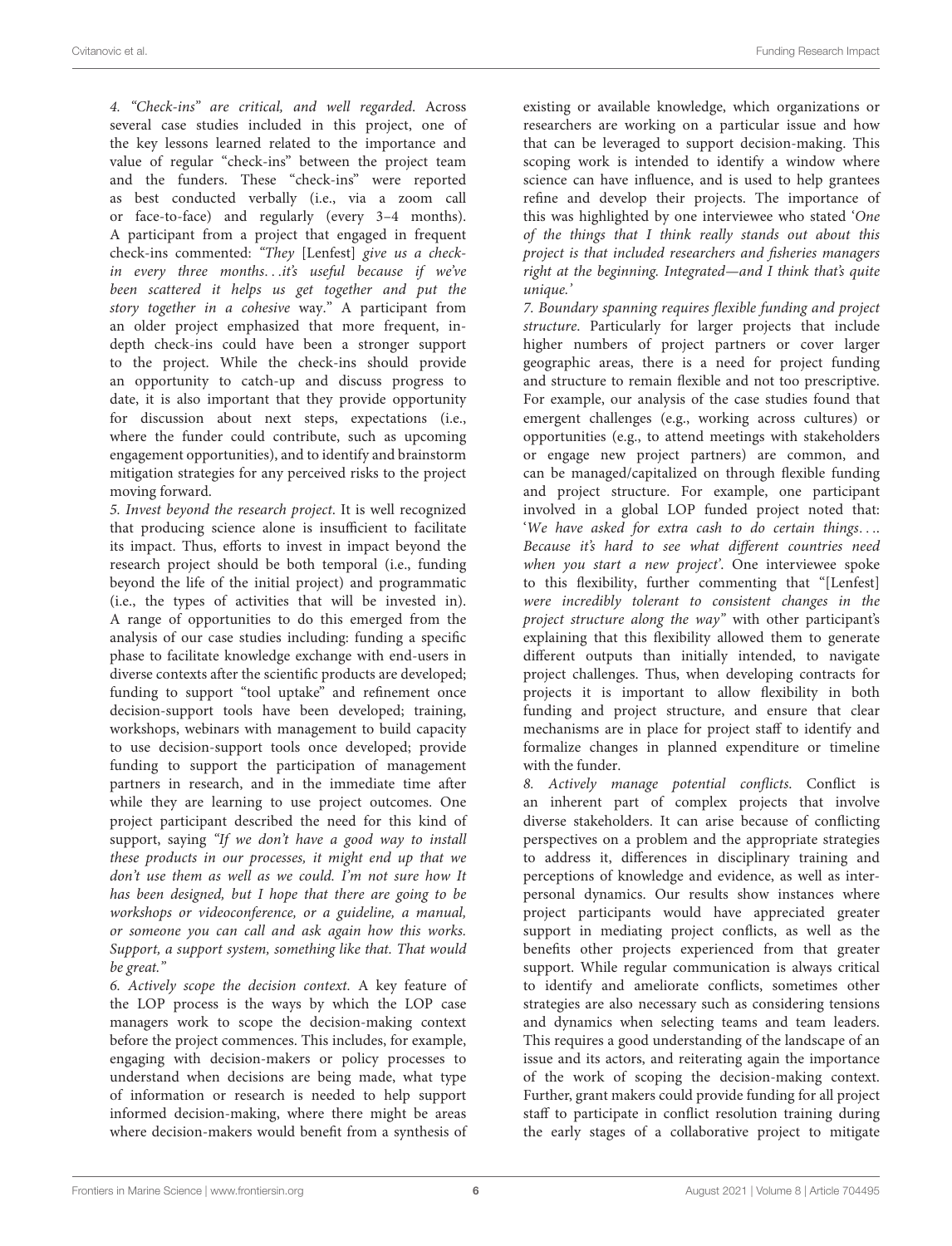the likelihood and extent of potential project tensions and conflict.

9. Consider making boundary work more visible. In several of the case studies, the interviewees were unaware of the boundary work and project scoping undertaken by the funders (as detailed above in 6–8, and summarized in **[Figure 1](#page-4-0)**). Thus, they were also unsure how funders could help facilitate engagement with different end-users. This suggests that there is a need to make the boundary work undertaken by research funders more visible to the grantee both during the contractual phase of the project, but also throughout the project life in its entirety. Further, this highlights the need for research funders to keep their grantees apprised of their efforts "behind the sciences" to engage with potential stakeholders and end-users of the project outputs.

10. Develop and fund "impact" monitoring after the research is completed. Given the timeframes between project completion and the "up-take" of new tools or knowledge, there should be an explicit focus on identifying, funding, and implementing tailored monitoring programs for after the project is completed. This could, for example, include the identification of indicators of success which are co-developed among research funders and the grantee, that are specific to the case study and the various "end-users," that are measurable over time.

Further, impacts from science on policy and practice are often non-linear, difficult to trace, and occur over mis-matched and protracted timescales [\(Pitt et al.,](#page-7-32) [2018;](#page-7-32) [Posner and Cvitanovic,](#page-7-31) [2019;](#page-7-31) [Posner et al.,](#page-8-7) [2020\)](#page-8-7). Further, and particularly for older projects, it is very difficult to trace where people and products have gone, what impacts have been realized, and where there may be further opportunities for impact. Thus, it is essential for research funders to stay connected to the grantees after the research is complete. Our results suggest that this could take the form of an annual survey or check in with former grantees and project partners that would be recorded in a project and project partner database. This could also be used to identify future opportunities for research to inform decision-making, or to identify ongoing needs (e.g., financial resources, dedicated knowledge brokers, etc.) to continue to support and update project outputs over time.

## **CONCLUSION**

In its 17 years of operation, the LOP has worked across a variety of contexts and piloted a number of different activities to provide funding that enables research to inform decision-making in marine policy and practice. The specific activities undertaken to support boundary spanning were less diverse than the project contexts, however, different strategies led to different outcomes depending on the context. Largely these strategies included workshops, webinars, the production of communication and engagement materials. Through investments in these strategies and boundary spanning staffing structure, LOP has observed a

variety of impacts. Similar to other studies, our research found that impacts can occur along a spectrum (e.g., developing a relationship with an end-users is of itself an impact, that can also lead to other impacts such as improved knowledge exchange), yet different interpretations of the word impact may not be readily apparent. As such, dialogue on what impact is and what it means to achieve it—with new staff, with new grantees, among projects teams—is critical. Definitions of impact will ultimately shape how research is conducted to realize those anticipated impacts, as well as how those impacts are measured.

Critically, how one approaches the question of impact is inherently tied to the interpretation of what knowledge is, and what it means to create and share it. As discussed in [Louder](#page-7-19) [et al.](#page-7-19) [\(2021\)](#page-7-19), scholarship on the science policy practice interface contains a spectrum of understandings of knowledge ranging from a notion that it is certain, fixed, and able to be created in isolation of context and passed along, to a view where knowledge is conceptualized as always mediated through culture and worldviews, and co-created in a specific context. These different interpretations lead to the development of different ways of engaging in, and therefore funding, research that is situated at the interface of science, policy, and practice.

Given the diversity of contexts in which LOP—and indeed most research funders—works there is, no one, correct model for supporting research impact. This aligns with broader scholarship on boundary spanning and co-production that has not been able to settle on the "ideal" amount of iteration and engagement throughout the life of a project [\(Norström et al.,](#page-7-9) [2020\)](#page-7-9). As this can be unsatisfying for all operating at the interface, whether funders, managers, or researchers, we hope that the 10 lessons identified in this analysis can provide a starting point for research funders to consider in the design and implementation of their funding programs in the future.

# DATA AVAILABILITY STATEMENT

The datasets presented in this article are not readily available to protect the privacy and anonymity of research participants, and in accordance with human ethics approvals related to this research, data cannot be provided unless required by law. Requests to access the datasets should be directed to corresponding author.

## ETHICS STATEMENT

The studies involving human participants were reviewed and approved by Australian National University Human Research Ethics Committee. The participants provided their written informed consent to participate in this study.

# AUTHOR CONTRIBUTIONS

CC, CW, and AB conceived the study. CC and CW led the writing of this article, with input from all authors. All authors contributed to study design, data collection, data analysis, and data interpretation.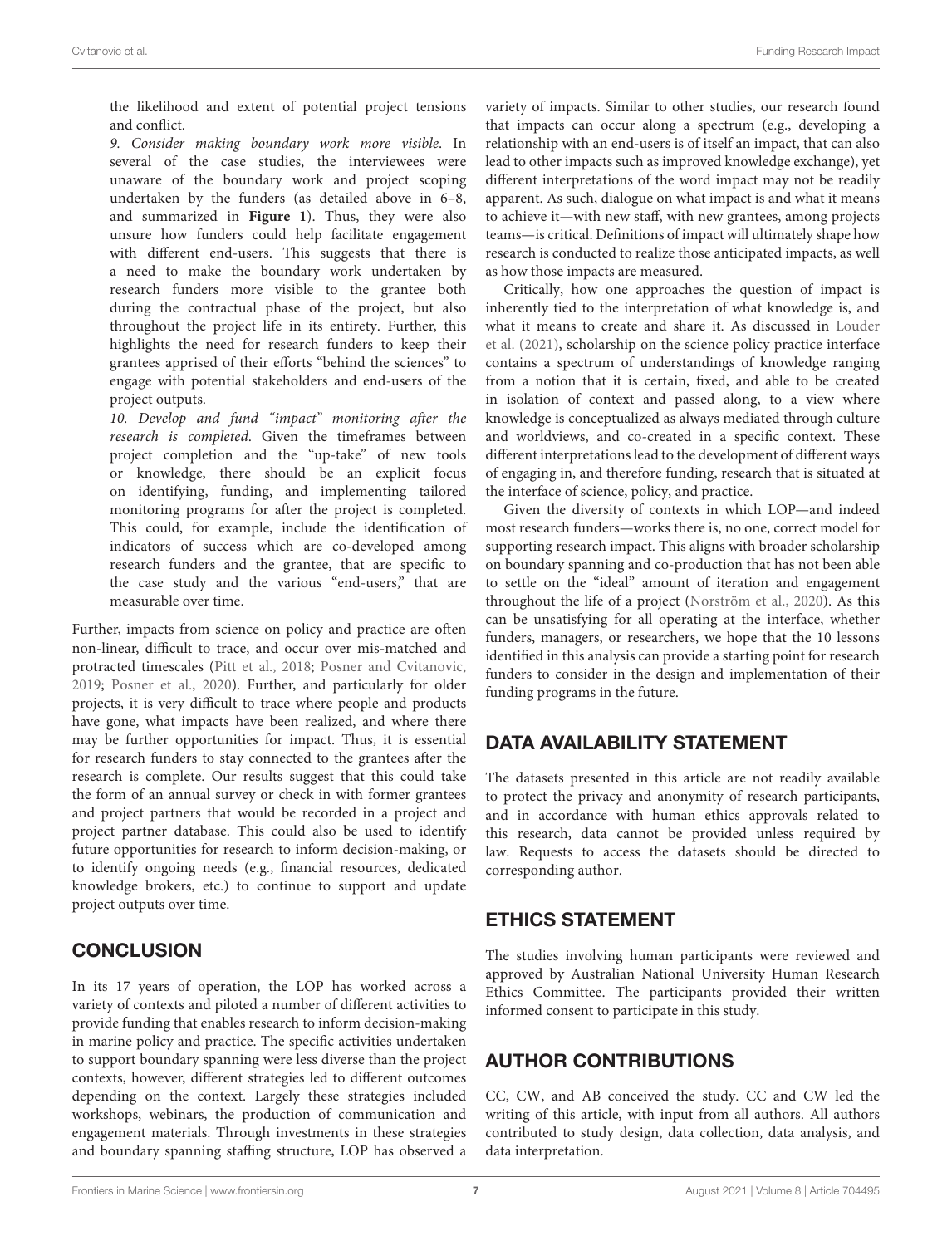#### FUNDING

Funding for this research was provided by the Pew Charitable Trusts.

# ACKNOWLEDGMENTS

We thank L. Curran, C. Hudson, E. Knight, J. Landrum, and S. Close for their assistance in selecting case studies, designing

#### **REFERENCES**

- <span id="page-7-11"></span>Arnott, J. C., Kirchhoff, C. J., Meyer, R. M., Meadow, A. M., and Bednarek, A. T. (2020). Sponsoring actionable science: what public science funders can do to advance sustainability and the social contract for science. Curr. Opin. Environ. Sustain. 42, 38–44. [doi: 10.1016/j.cosust.2020.01.006](https://doi.org/10.1016/j.cosust.2020.01.006)
- <span id="page-7-30"></span>Bednarek, A., Wyborn, C., Cvitanovic, C., Meyer, R., Colvin, R., Addison, P. F. E., et al. (2018). Boundary-spanning at the science-policy interface: The practitioners' perspective. Sustain. Sci. 13, 1175–1183. [doi: 10.1007/s11625-](https://doi.org/10.1007/s11625-018-0550-9) [018-0550-9](https://doi.org/10.1007/s11625-018-0550-9)
- <span id="page-7-5"></span>Bednarek, A. T., Shouse, B., Hudson, C. G., and Goldburg, R. (2015). Science-policy intermediaries from a practitioner's perspective: The Lenfest Ocean Program experience. Sci. Public Policy. 43, 291–300. [doi: 10.1093/scipol/scv008](https://doi.org/10.1093/scipol/scv008)
- <span id="page-7-22"></span>Blythe, J., and Cvitanovic, C. (2020). Five organizational features that enable successful interdisciplinary marine research. Front. Mar. Sci. 7:539111. [doi:](https://doi.org/10.3389/fmars.2020.539111) [10.3389/fmars.2020.539111](https://doi.org/10.3389/fmars.2020.539111)
- <span id="page-7-15"></span>Bryman, A. (2012). Social Research Methods. Oxford: Oxford University Press.
- <span id="page-7-21"></span>Charmaz, K. (2008). Grounded theory as an emergent method. Handb. Emergent Methods 155:172.
- <span id="page-7-8"></span>Cvitanovic, C., Cunningham, R., Dowd, A. M., Howden, S. M., and van Putten, E. I. (2017). Using Social Network Analysis to Monitor and Assess the Effectiveness of Knowledge Brokers at Connecting Scientists and Decision-Makers: an Australian case study. Environ Policy Gov. 27, 1752. [doi: 10.1002/eet.1752](https://doi.org/10.1002/eet.1752)
- <span id="page-7-2"></span>Cvitanovic, C., Fulton, C. J., Wilson, S. K., van Kerkhoff, L., Cripps, I. L., and Muthiga, N. (2014). Utility of primary scientific literature to environmental managers: an international case study on coral-dominated marine protected areas. Ocean Coast. Manag. 102, 72–78. [doi: 10.1016/j.ocecoaman.2014.09.003](https://doi.org/10.1016/j.ocecoaman.2014.09.003)
- <span id="page-7-1"></span>Cvitanovic, C., and Hobday, A. J. (2018). Building optimism at the environmental science-policy-practice interface through the study of bright spots. Nat. Commun. 9:3466.
- <span id="page-7-4"></span>Cvitanovic, C., Hobday, A. J., van Kerkhoff, L., Wilson, S. K., Dobbs, K., and Marshall, N. A. (2015a). Improving knowledge exchange among scientists and decision-makers to facilitate the adaptive governance of marine resources: a review of knowledge and research needs. Ocean Coast. Manag. 112, 25–35. [doi: 10.1016/j.ocecoaman.2015.05.002](https://doi.org/10.1016/j.ocecoaman.2015.05.002)
- <span id="page-7-26"></span>Cvitanovic, C., Hobday, A. J., van Kerkhoff, L., and Marshall, N. A. (2015b). Overcoming barriers to knowledge exchange for adaptive resource management; the perspectives of Australian marine scientists. Mar. Policy 52, 38–44. [doi: 10.1016/j.marpol.2014.10.026](https://doi.org/10.1016/j.marpol.2014.10.026)
- <span id="page-7-7"></span>Cvitanovic, C., Löf, M. F., Norström, A. V., and Reed, M. S. (2018). Building university-based boundary organisations that facilitate impacts on environmental policy and practice. PLoS One 13:e0203752. [doi: 10.1371/](https://doi.org/10.1371/journal.pone.0203752) [journal.pone.0203752](https://doi.org/10.1371/journal.pone.0203752)
- <span id="page-7-16"></span>Cvitanovic, C., McDonald, J., and Hobday, A. J. (2016). From science to action: principles for undertaking environmental research than enables knowledge exchange and evidence-based decision-making. J. Environ. Manag. 183, 864–874. [doi: 10.1016/j.jenvman.2016.09.038](https://doi.org/10.1016/j.jenvman.2016.09.038)
- <span id="page-7-17"></span>Cvitanovic, C., Shellock, R. S., Mackay, M., van Putten, I., Karcher, D., Dickey-Collas, M., et al. (2021). Strategies for building and managing 'trust' to enable knowledge exchange at the interface of environmental science and policy. Environ. Sci. Policy 123, 179–189. [doi: 10.1016/j.envsci.2021.05.020](https://doi.org/10.1016/j.envsci.2021.05.020)
- <span id="page-7-0"></span>de Jonge, V. N., and Giebels, D. (2015). Handling the 'environmental knowledge paradox' in estuarine and coastal policy making. Ocean Coast. Manag. 108, 3–12. [doi: 10.1016/j.ocecoaman.2014.10.013](https://doi.org/10.1016/j.ocecoaman.2014.10.013)

the project, and for comments on drafts. We also thank the two reviewers who provided helpful and constructive comments on our initial submission.

#### <span id="page-7-13"></span>SUPPLEMENTARY MATERIAL

The Supplementary Material for this article can be found online at: [https://www.frontiersin.org/articles/10.3389/fmars.](https://www.frontiersin.org/articles/10.3389/fmars.2021.704495/full#supplementary-material) [2021.704495/full#supplementary-material](https://www.frontiersin.org/articles/10.3389/fmars.2021.704495/full#supplementary-material)

- <span id="page-7-28"></span>Fazey, I., Bunse, L., Msika, J., Pinke, M., Preedy, K., Evely, A. C., et al. (2014). Evaluating knowledge exchange in interdisciplinary and multi-stakeholder research. Glob. Environ. Change 25, 204–220. [doi: 10.1016/j.gloenvcha.2013.](https://doi.org/10.1016/j.gloenvcha.2013.12.012) [12.012](https://doi.org/10.1016/j.gloenvcha.2013.12.012)
- <span id="page-7-12"></span>Flyvbjerg, B. (2006). Five Misunderstandings About Case-Study Research. Qual. Inq. 12, 219–245. [doi: 10.1177/1077800405284363](https://doi.org/10.1177/1077800405284363)
- <span id="page-7-20"></span>Glaser, B., and Strauss, A. (1967). The Discovery of Grounded Theory: strategies for Qualitative Research. Chicago: Aldine Transaction.
- <span id="page-7-14"></span>Hay, I. (2010). Qualitative Research Methods in Human Geography. Canada: Oxford University Press.
- <span id="page-7-10"></span>Holmes, B., Scarrow, G., and Schellenberg, M. (2012). Translating evidence into practice: the role of health research funders. Implement. Sci. 7:39.
- <span id="page-7-6"></span>Jarvis, R. M., Borrelle, S. B., Bollard Breen, B., and Towns, D. R. (2015). Conservation, mismatch and the research–implementation gap. Pac. Conserv. Biol. 21, 105–107. [doi: 10.1071/pc14912](https://doi.org/10.1071/pc14912)
- <span id="page-7-19"></span>Louder, E., Wyborn, C., Cvitanovic, C., and Bednarek, A. Y. (2021). A synthesis of the frameworks available to guide evaluations of research impact at the interface of environmental science, policy and practice. Environ. Sci. Policy 116, 258–265. [doi: 10.1016/j.envsci.2020.12.006](https://doi.org/10.1016/j.envsci.2020.12.006)
- <span id="page-7-25"></span>Lubchecno, J. (1998). Entering the century of the environment: a new social contract for science. Science 279, 491–497. [doi: 10.1126/science.279.5350.491](https://doi.org/10.1126/science.279.5350.491)
- <span id="page-7-29"></span>Maag, S., Alexander, T. J., Kase, R., and Hoffmann, S. (2018). Indicators for measuring the contributions of individual knowledge brokers. Environ. Sci. Policy 89, 1–9. [doi: 10.1016/j.envsci.2018.06.002](https://doi.org/10.1016/j.envsci.2018.06.002)
- <span id="page-7-18"></span>Marshall, N. A., Adger, N., Attwood, S., Brown, K., Crissman, C., Cvitanovic, C., et al. (2017). Empirically derived guidance for social scientists to influence environmental policy. PLoS One 12:e0171950. [doi: 10.1371/journal.pone.](https://doi.org/10.1371/journal.pone.0171950) [0171950](https://doi.org/10.1371/journal.pone.0171950)
- <span id="page-7-27"></span>Molas-Gallart, J., Tang, P., and Morrow, S. (2000). Assessing the non-academic impact of grant funded socio-economic research: results from a pilot study. Res. Eval. 9, 171–182. [doi: 10.3152/147154400781777269](https://doi.org/10.3152/147154400781777269)
- <span id="page-7-24"></span>Nash, K. L., Blythe, J. L., Cvitanovic, C., Fulton, E. A., Halpern, B. S., Milner-Gulland, E. J., et al. (2020). To Achieve a Sustainable Blue Future, Progress Assessments Must Include Interdependencies between the Sustainable Development Goals. One Earth 2, 161–173. [doi: 10.1016/j.oneear.2020.](https://doi.org/10.1016/j.oneear.2020.01.008) [01.008](https://doi.org/10.1016/j.oneear.2020.01.008)
- <span id="page-7-23"></span>Nash, K. L., Cvitanovic, C., Fulton, E. A., Halpern, B. S., Milner-Gulland, E. J., Watson, R. A., et al. (2017). Planetary boundaries for a blue planet. Nat. Ecol. Evol. 1, 1625–1634.
- <span id="page-7-3"></span>Nguyen, V. M., Young, N., Corriveau, M., Hinch, S. G., and Cooke, S. J. (2019). What is "usable" knowledge? Perceived barriers for integrating new knowledge into management of an iconic Canadian fishery. Can. J. Fish. Aquat. Sci. 76, 463–474. [doi: 10.1139/cjfas-2017-0305](https://doi.org/10.1139/cjfas-2017-0305)
- <span id="page-7-9"></span>Norström, A. V., Cvitanovic, C., Löf, M. F., West, S., Wyborn, C., Balvanera, P., et al. (2020). Principles for knowledge co-production in sustainability research. Nat. Sustain. 3, 182–190.
- <span id="page-7-32"></span>Pitt, R., Wyborn, C., Page, G., Hutton, J., Sawmy, M. V., Ryan, M., et al. (2018). Wrestling with the complexity of evaluation for organizations at the boundary of science, policy, and practice. Conserv. Biol. 32, 998–1006. [doi: 10.1111/cobi.13118](https://doi.org/10.1111/cobi.13118)
- <span id="page-7-31"></span>Posner, S., and Cvitanovic, C. (2019). Evaluating the impacts of boundary spanning activities at the interface of environmental science and policy: a review of progress and future needs. Environ. Sci. Policy 92, 141–151. [doi: 10.1016/j.](https://doi.org/10.1016/j.envsci.2018.11.006) [envsci.2018.11.006](https://doi.org/10.1016/j.envsci.2018.11.006)